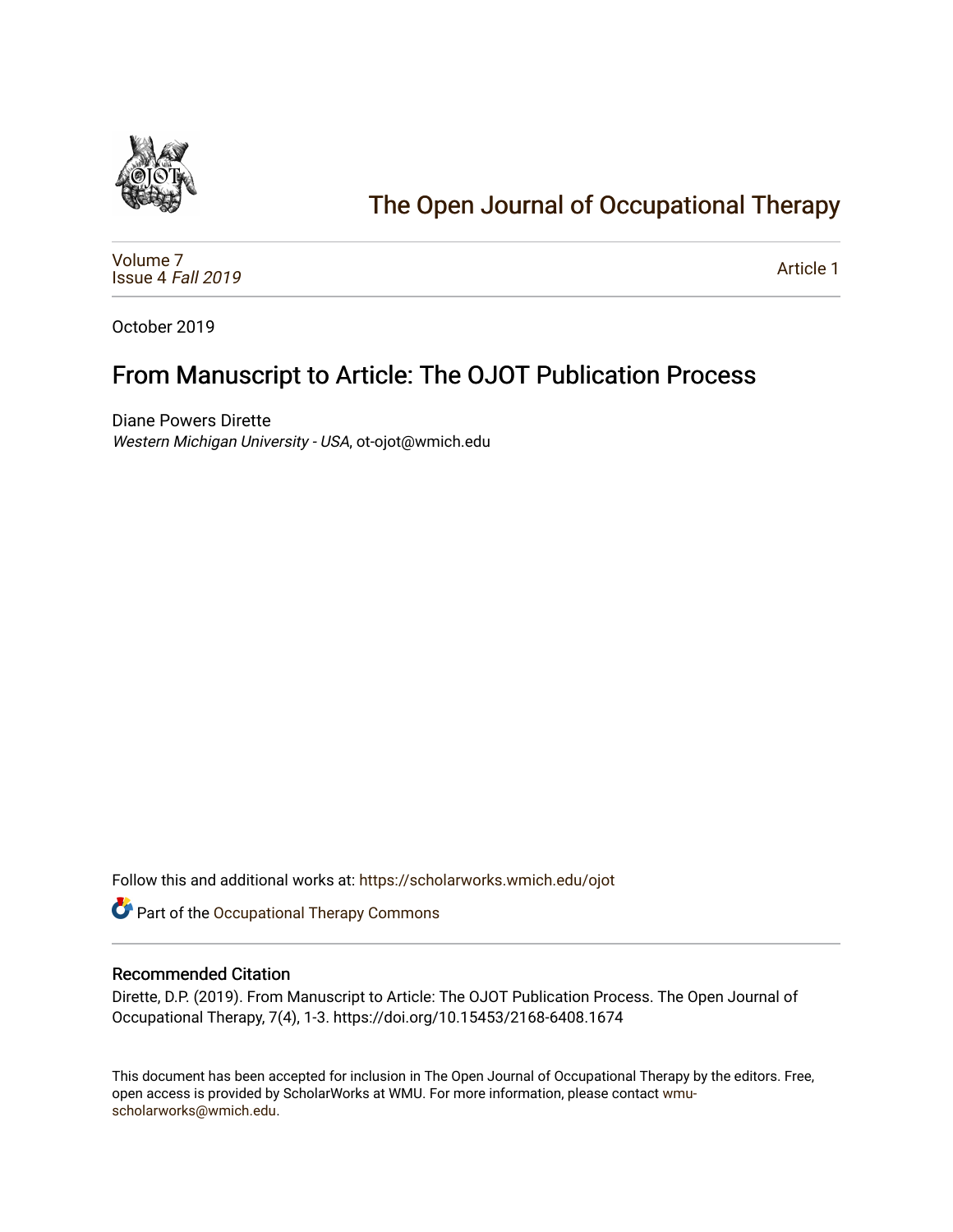### From Manuscript to Article: The OJOT Publication Process

Keywords double-blind peer review, editorial process, copy editing

Credentials Display Diane Powers Dir[ette, PhD, OTL, FAOTA](http://scholarworks.wmich.edu/boardprofiles/16/)

Copyright transfer agreements are not obtained by The Open Journal of Occupational Therapy (OJOT). Reprint permission for this Letter from the Editor should be obtained from the corresponding author(s). Click [here](https://scholarworks.wmich.edu/ojot/policies.html#rights) to view our open access statement regarding user rights and distribution of this Letter from the Editor. DOI: 10.15453/2168-6408.1674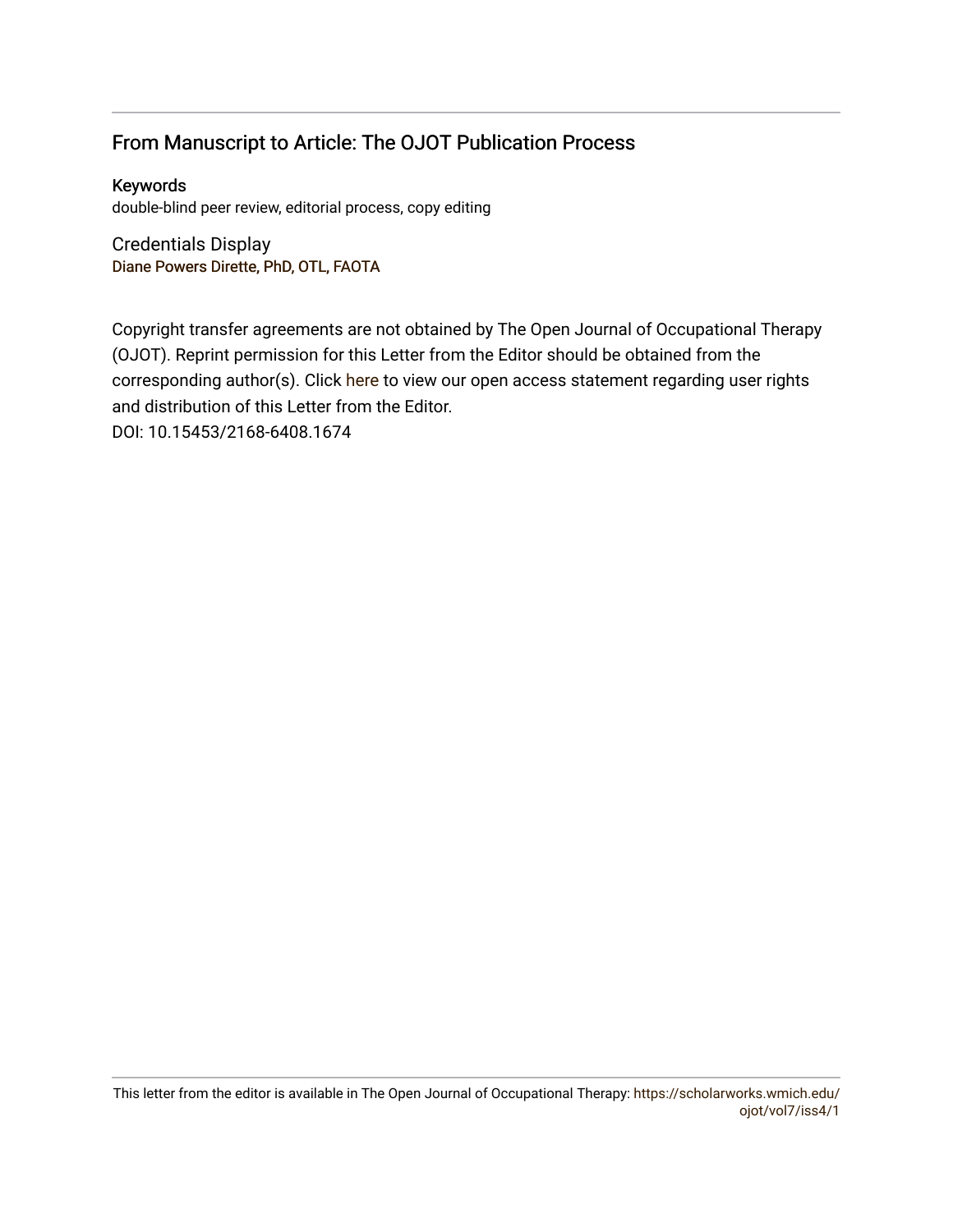If you are around my age, then you remember Schoolhouse Rock's rolled up piece of paper on the steps of the U. S. Capitol singing a song to teach us that a bill is just a bill until it is approved on Capitol Hill. The same could be said about a manuscript. A manuscript is just a manuscript until it is published. But, what happens to that manuscript from the time it is submitted to a journal until it becomes an article? The publication process can be sometimes long and frustrating. There may be uncertainty about the steps in the process and how each step in the progression happens.

To help ameliorate those frustrations and uncertainties, I have created a color-coded flowchart of the process that happens from submission to publication in *The Open Journal of Occupational Therapy* (OJOT) (see Figure 1). The colors represent the actions that are taken during the process. Blue indicates actions that are taken by the authors, yellow indicates actions that are taken by the editors, and orange represents actions that are taken by the blind peer reviewers. The red boxes represent the times when the manuscript may be rejected and the green box represents when the manuscript becomes a published article.



*Figure 1*: OJOT submission to publication flowchart.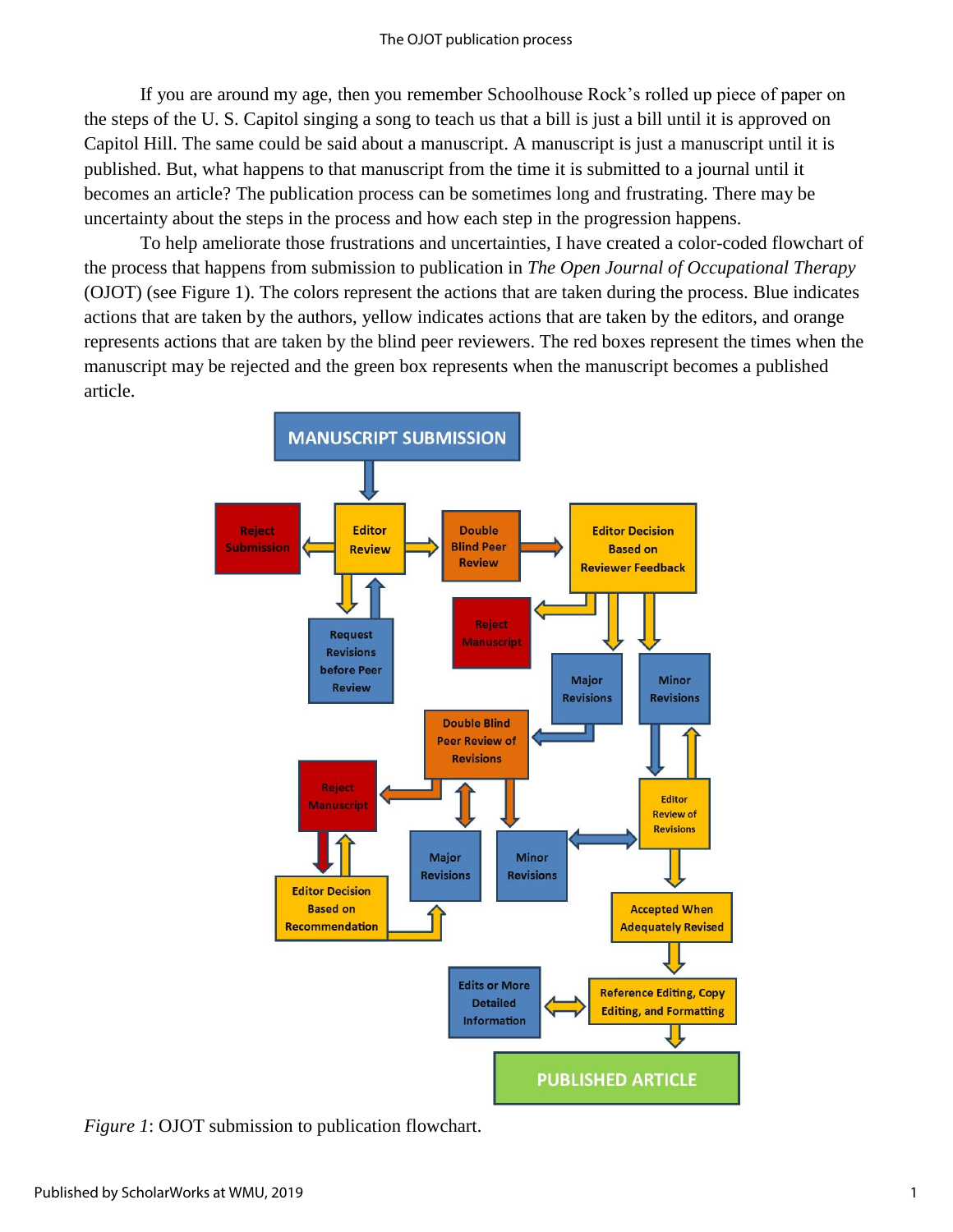#### THE OPEN JOURNAL OF OCCUPATIONAL THERAPY – OJOT.ORG

The process begins with the submission of the manuscript by the authors to OJOT.org using the author guidelines and the electronic submission process. Authors should be careful to submit all requested information at that time. The editor then reviews the submission for complete information, deidentification (no names or identifiers in the manuscript), correct category of submission, quality of writing, and value of the content to match with OJOT's mission. If those criteria are not met, the editor rejects the manuscript. If those criteria are met, the editor sends the manuscript to at least two blind peer reviewers who are experts in the content area and/or research method. Blind peer reviewers are not privy to the authors' names, the authors' credentials, or the institution with which the authors are affiliated. And, because OJOT uses a double-blind peer review process, the authors also are not privy to any of that information about the reviewers.

The blind peer reviewers provide feedback about the manuscript to the editor and give a recommendation to accept the manuscript pending minor revisions, to reject the manuscript pending major revisions, or to reject the manuscript. The editor reviews the recommendations that have been made privately to the editor and the ones available to the author/s and makes a decision based on those recommendations. If there is disagreement among the reviewers, then the editor may do an independent review, ask for another reviewer to make a recommendation, or ask a member of the editorial board to review the manuscript and make a recommendation. The editor then makes a decision based on the feedback from the review process. That decision will be either to accept the manuscript pending minor revisions, to reject the manuscript pending major revisions, or to reject the manuscript. The most common recommendation and decision at this point in the process is to reject the manuscript pending major revisions.

If requested, authors will make either minor or major revisions. Minor revisions are reviewed by the editor and a decision is made to request further minor revisions or to accept the manuscript when it has been adequately revised. That process may go back and forth several times until the manuscript is accepted.

Manuscripts that have had major revisions by the authors will go back to at least one of the blind peer reviewers for further review. The blind peer reviewer will review the manuscript again along with the response from the authors about the suggested revisions. The blind peer reviewer may again make one of three recommendations: accept pending minor revisions, reject pending major revisions, or reject. If minor or major revisions are recommended, the editor will send the manuscript back to the authors for revision. If rejection is recommended, the editor will either reject the manuscript or suggest major revisions that might make the manuscript acceptable for publication and send it back to the authors. The process of major revisions may go back and forth with the reviewers, the editor, or both until it has reached the level of minor revisions. After a manuscript has been accepted with minor revisions, it does not go back to the blind peer reviewers and the editor does all reviews of minor revisions.

Once the manuscript has been adequately revised, it will be accepted for publication, queued for the next available issue, and sent for reference and copy editing. During that process, authors may be contacted to provide needed details about references, quotes, or statements. They may also be asked to answer queries about information in the manuscript or to approve changes made in the copy editing process. When this process is complete, the manuscript is sent for formatting. Again, authors may be contacted during formatting to assist with issues related to tables and layout. All queries during the copy editing and formatting phase must be addressed promptly to ensure timely publication.